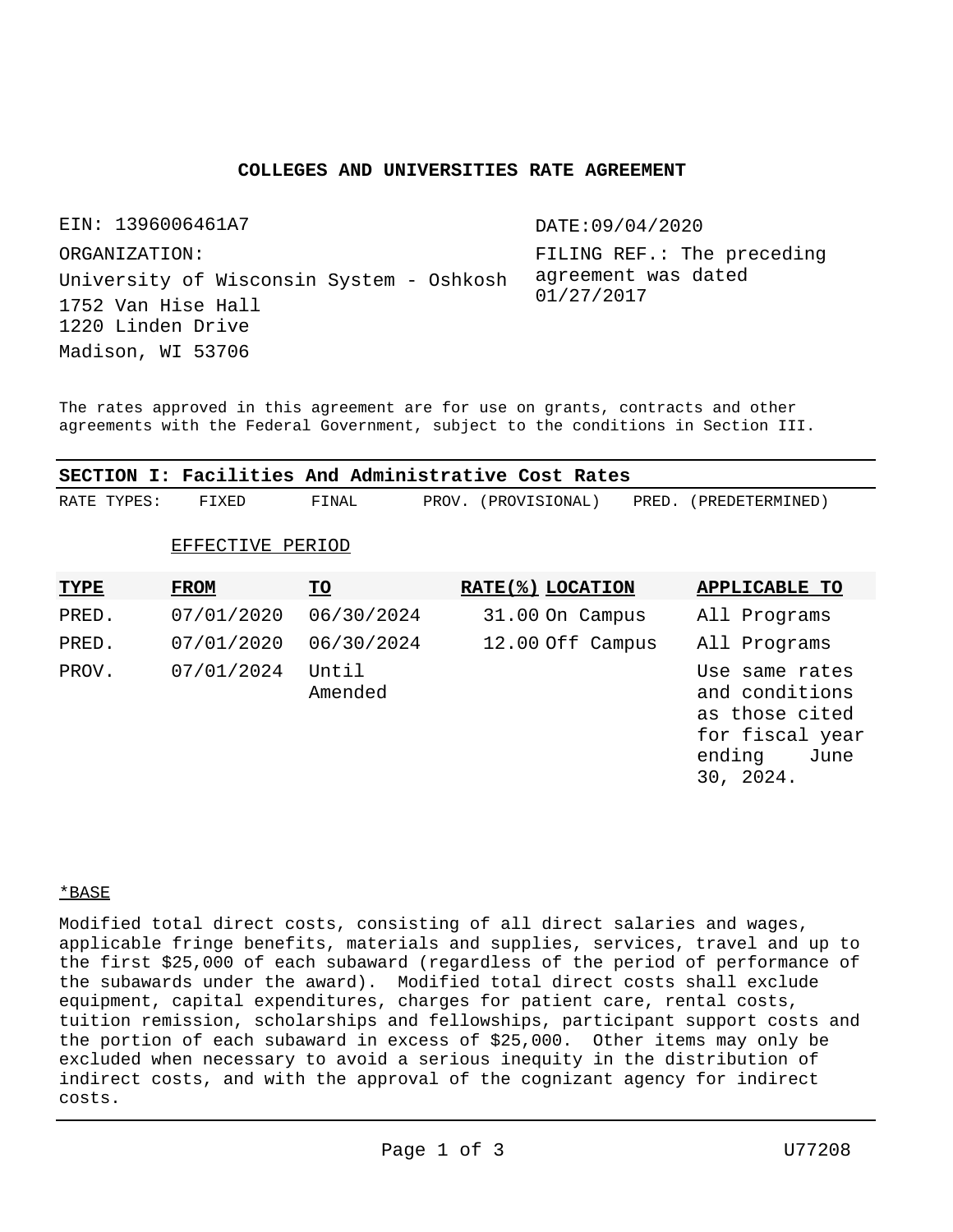AGREEMENT DATE: 9/4/2020

# **SECTION II: SPECIAL REMARKS**

# TREATMENT OF FRINGE BENEFITS:

The fringe benefits are charged using a rate(s) which are not shown in the Rate Agreement. Over/under recoveries from actual costs are adjusted in current or future periods. The directly claimed fringe benefits are listed below.

# TREATMENT OF PAID ABSENCES

Vacation, holiday, sick leave pay and other paid absences are included in salaries and wages and are claimed on grants, contracts and other agreements as part of the normal cost for salaries and wages. Separate claims are not made for the cost of these paid absences.

OFF-CAMPUS DEFINITION: For all activities performed in facilities not owned by the institution and to which rent is directly allocated to the project(s) the off-campus rate will apply. Grants or contracts will not be subject to more than one F&A cost rate. If more than 50% of a project is performed off-campus, the off-campus rate will apply to the entire project.

FRINGE BENEFITS:

FICA Retirement Worker's Compensation Life Insurance Unemployment Insurance Health Insurance Income Continuation Insurance

The next indirect cost proposal based on actual costs for fiscal year ending 06/30/2023 is due by 12/31/2023.

Equipment means tangible personal property (including information technology systems) having a useful life of more than one year and a per-unit acquisition cost which equals or exceeds the lesser of the capitalization level established by the non-Federal entity for financial statement purposes, or \$5,000.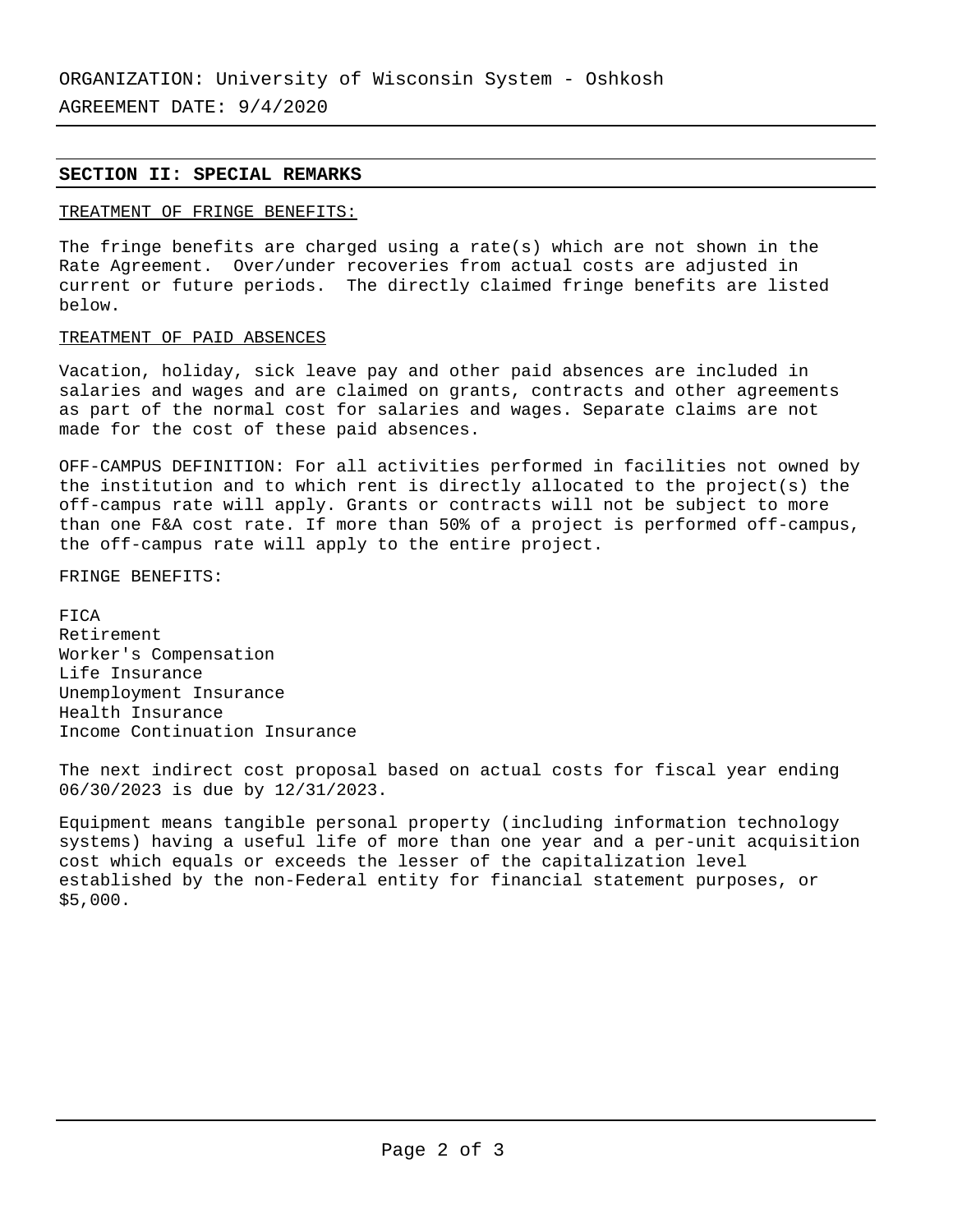AGREEMENT DATE: 9/4/2020

# **SECTION III: GENERAL**

#### A. LIMITATIONS:

The rates in this Agreement are subject to any statutory or administrative limitations and apply to a given grant, contract or other agreement only to the extent that funds are available. Acceptance of the rates is subject to the following conditions: (1) Only costs incurred by the organization were included in its facilities and administrative cost pools as finally accepted: such costs are legal obligations of the organization and are allowable under the governing cost principles; (2) The same costs that have been treated as facilities and administrative costs are not claimed as direct costs; (3) Similar types of costs have been accorded consistent accounting treatment; and (4) The information provided by the organization which was used to establish the rates is not later found to be materially incomplete or inaccurate by the Federal Government. In such situations the rate(s) would be subject to renegotiation at the discretion of the Federal Government.

#### B. ACCOUNTING CHANGES:

This Agreement is based on the accounting system purported by the organization to be in effect during the Agreement period. Changes to the method of accounting for costs which affect the amount of reimbursement resulting from the use of this Agreement require prior approval of the authorized representative of the cognizant agency. Such changes include, but are not limited to, changes in the charging of a particular type of cost from facilities and administrative to direct. Failure to obtain approval may result in cost disallowances.

#### C. FIXED RATES:

If a fixed rate is in this Agreement, it is based on an estimate of the costs for the period covered by the rate. When the actual costs for this period are determined, an adjustment will be made to a rate of a future year(s) to compensate for the difference between the costs used to establish the fixed rate and actual costs.

#### D. USE BY OTHER FEDERAL AGENCIES:

The rates in this Agreement were approved in accordance with the authority in Title 2 of the Code of Federal Regulations, Part 200 (2 CFR 200), and should be applied to grants, contracts and other agreements covered by 2 CFR 200, subject to any limitations in A above. The organization may provide copies of the Agreement to other Federal Agencies to give them early notification of the Agreement.

#### E. OTHER:

If any Federal contract, grant or other agreement is reimbursing facilities and administrative costs by a means other than the approved rate(s) in this Agreement, the organization should (1) credit such costs to the affected programs, and (2) apply the approved rate(s) to the appropriate base to identify the proper amount of facilities and administrative costs allocable to these programs.

University of Wisconsin System - Oshkosh

### 9/9/2020

BY THE INSTITUTION: ON BEHALF OF THE FEDERAL GOVERNMENT:

DEPARTMENT OF HEALTH AND HUMAN SERVICES

| (INSTITUTION)                                            | (AGENCY)                                                |                |
|----------------------------------------------------------|---------------------------------------------------------|----------------|
| James Fletcher<br>James Fletcher (Sep 9, 2020 09:29 CDT) | Arif M. Karim $-S$ Digitally signed by Arif M. Karim -S |                |
| (SIGNATURE)                                              | (SIGNATURE)                                             |                |
| James A. Fletcher                                        | Arif Karim                                              |                |
| (NAME)                                                   | (NAME)                                                  |                |
| Vice Chancellor                                          | Director, Cost Allocation Services                      |                |
| (TITLE)                                                  | (TITLE)                                                 |                |
| 9/9/2020                                                 | 9/4/2020                                                |                |
| (DATE)                                                   | (DATE) 7208                                             |                |
|                                                          | HHS REPRESENTATIVE:<br>Tyra Tallie                      |                |
|                                                          | Telephone:                                              | (214) 767-3261 |
|                                                          |                                                         |                |